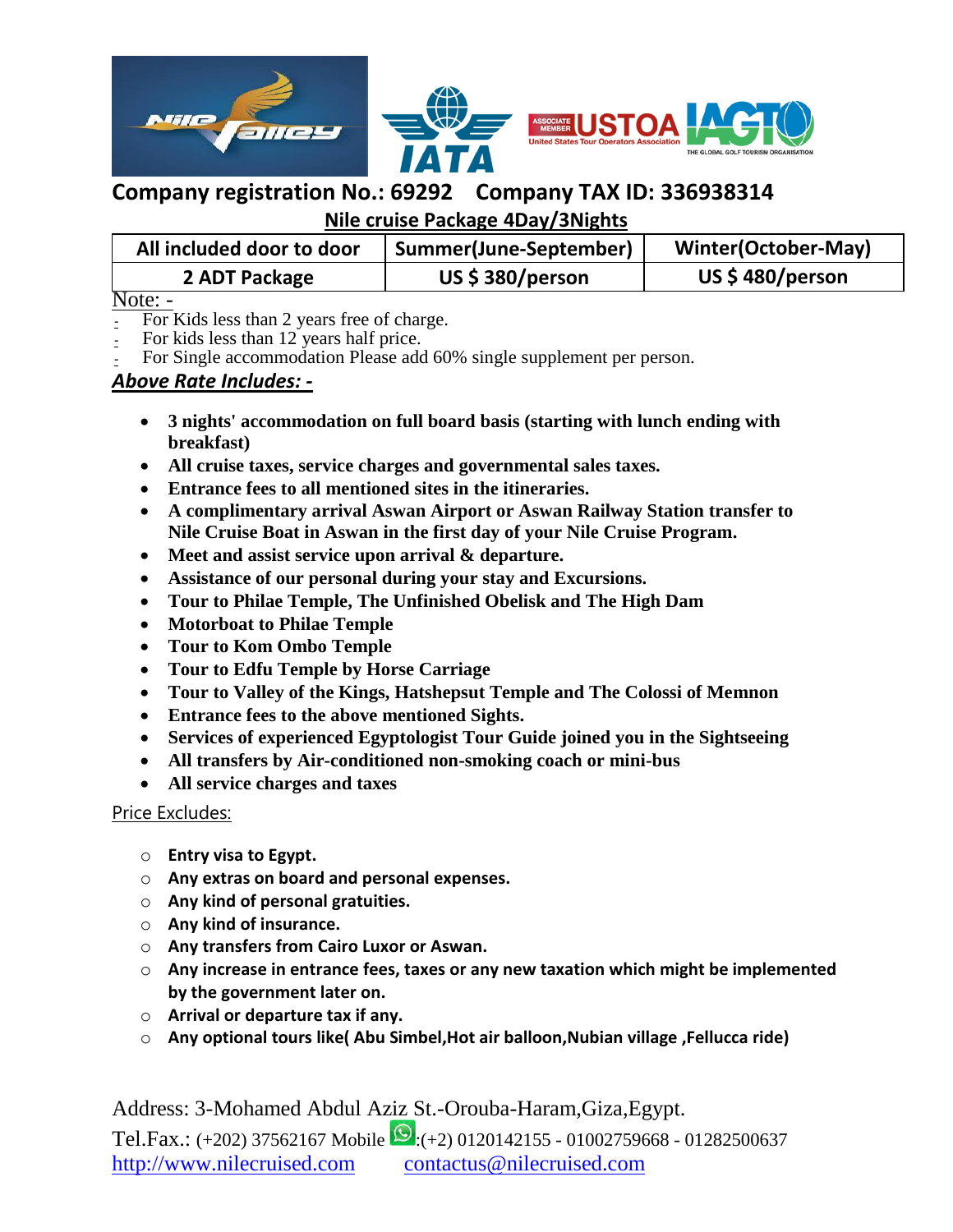

# *3Nights /4 Days Program*

## **Time 1st Day: Aswan**

- $\checkmark$  Embarkation & Lunch on board of the cruise.
- $\checkmark$  Proceed with Aswan visits including the Temple of Philae and High Dam.
- $\checkmark$  Dinner & overnight on board of the cruise in Aswan.

## **2nd Day: Kom-Ombo / Edfu**

- $\checkmark$  Breakfast on board the cruise.
- Finish the visits of optional add on tour to Abu Simbel temples..
- Lunch on board of the cruise.
- **13:30** Sail to Kom Ombo.
- **16:30** Arrive Kom-Ombo, Visit the Temple of Kom-Ombo, dedicated for Gods Sobek and Haroeris.
- **18:30** Sail to Edfu.
- **23:00** Arrive Edfu & overnight on board of the cruise in Edfu.

## **3rd Day: Edfu / Essna / Luxor**

- $\checkmark$  Breakfast on board of the cruise.
- $\checkmark$  07:00 Visit the Temple of Edfu, dedicated to the God Horus.
- **09:00** Sail to Esna Lock.
- $\checkmark$  Breakfast on board of the cruise.
- **12:00** Arrive Esna Lock, Lunch during the sail, cross Esna lock and
- $\checkmark$  Continue sailing to Luxor with Dinner on board of the cruise.
- **22:00** Arrive Luxor & overnight on board of the cruise.

### **4th Day: Luxor**

- $\checkmark$  Breakfast and Disembarkation from the cruise.
- $\checkmark$  Proceed with the visits of the West Bank of the Nile including
- $\checkmark$  The Valley of Kings, The Temple of Queen Hatshepsut at Deir El-Bahari and the two colossi of Memnon.
- $\checkmark$  Finished with the visits of the East Bank of the Nile including the Temple of Karnak & the Temple of Luxor.

### **NB:**

*The Schedule program and sailing hours could be changed for reasons beyond cruise control, during the cruise sailing with respect of all visits mentioned in the itinerary.* 













Address: 3-Mohamed Abdul Aziz St.-Orouba-Haram,Giza,Egypt. Tel.Fax.: (+202) 37562167 Mobile  $\bigotimes$ :(+2) 0120142155 - 01002759668 - 01282500637 http://www.nilecruised.com contactus@nilecruised.com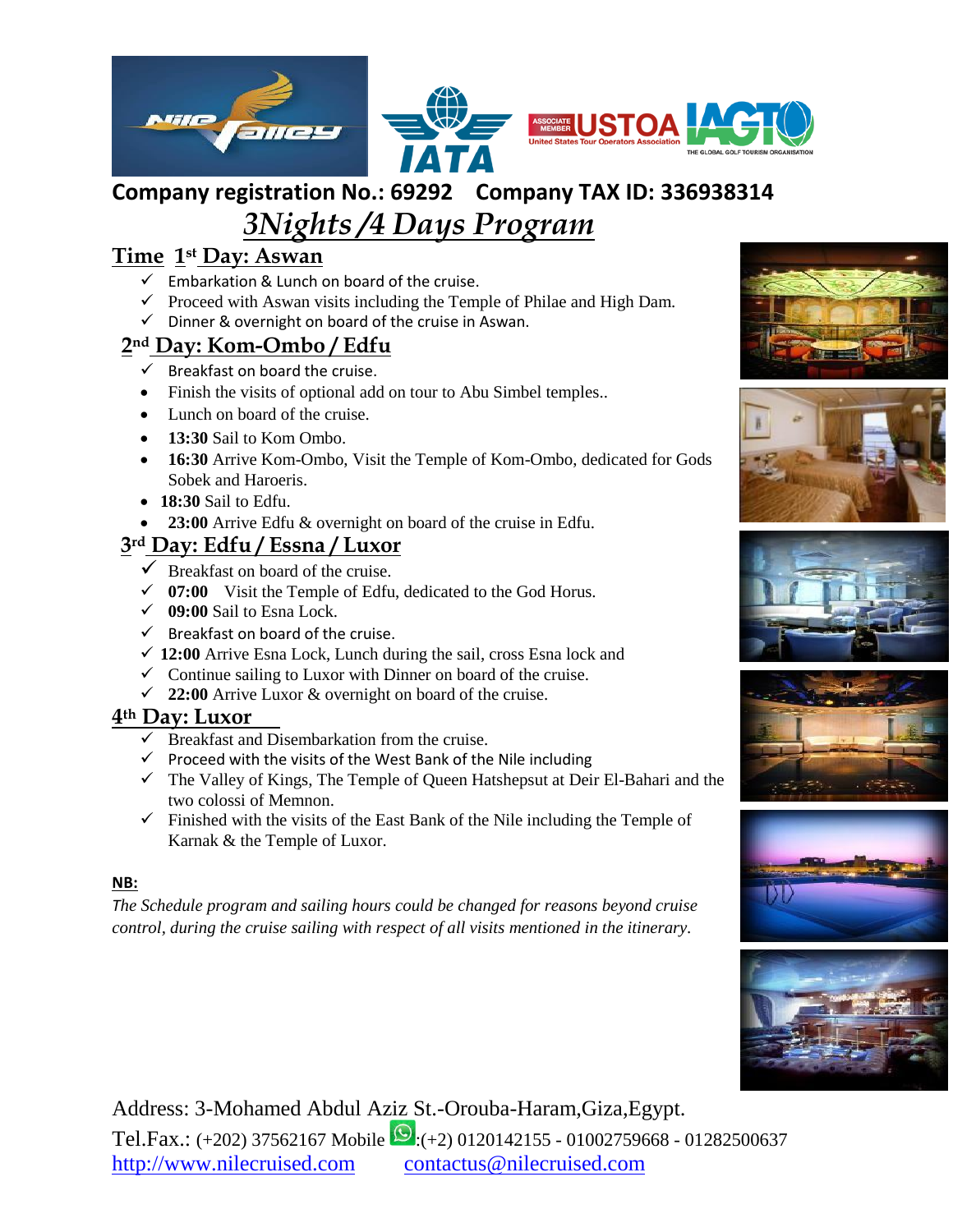

# **Payment Policy:**

- **Reservations should be made as early as possible to book the desired holiday.**
- $\checkmark$  Space on a given tour will be secured upon receipt a deposit of 50% of the full price.
- $\checkmark$  This deposit counts as part of your final payment.
- **Deposits to our company bank account can be made by bank wire transfer or sent via Western Union.**
- **Pay using a** credit card (Visa or MasterCard) **using TransferWise.com online payment gateway, but please read the following trouble shooting.**
- **#1- All Egyptian banks never use IBAN.**
- **To sort it out please Choose Egypt as the destination the system will accept Egyptian banks account number instead of IBAN.**
- **#2- EGP money to USD or Euros bank account.**
- **choose Egypt as destination the system changed currency automatically into Egyptian pounds which will interrupt the transaction because you are transferring EGP money to USD or Euros bank account. So on the webpage change from EGP to the currency of the bank account you are transferring to USD or Euro.**
- **Payment should be received within 7 days of booking. Price and Currency.**
- **Make sure your bank is not using intermediate banks with hidden charges 10 -15%.**

| <b>Our company Bank details</b>  |                            |  |
|----------------------------------|----------------------------|--|
| <b>Company registration No.</b>  | 69292                      |  |
| <b>Company TAX ID</b>            | 336938314                  |  |
| <b>Company address</b>           | 25 Sayed Saleh St.-Ouroba- |  |
|                                  | Omranyia-Giza              |  |
| <b>Postal Address</b>            | 12561                      |  |
| <b>Bank Name</b>                 | <b>Banque Misr</b>         |  |
| <b>Company bank Account Name</b> | Nile Valley                |  |
| <b>BIC (SWIFT)</b>               | <b>BMISEGCX140</b>         |  |
| \$ USD Account                   | 166 012 0000000 570        |  |
| € Euro Account                   | 166 013 0000000 239        |  |
| <b>EGP Pound Account</b>         | 166 000 1000004 670        |  |
| <b>Branch</b>                    | <b>Qasr El Ahram</b>       |  |
| <b>Bank Address</b>              | 171-EL Haram St.           |  |
| <b>Bank city</b>                 | Giza                       |  |
| P. Box                           | 12151                      |  |
| <b>Bank Country</b>              | Egypt                      |  |

Address: 3-Mohamed Abdul Aziz St.-Orouba-Haram,Giza,Egypt. Tel.Fax.: (+202) 37562167 Mobile  $\Omega$ :(+2) 0120142155 - 01002759668 - 01282500637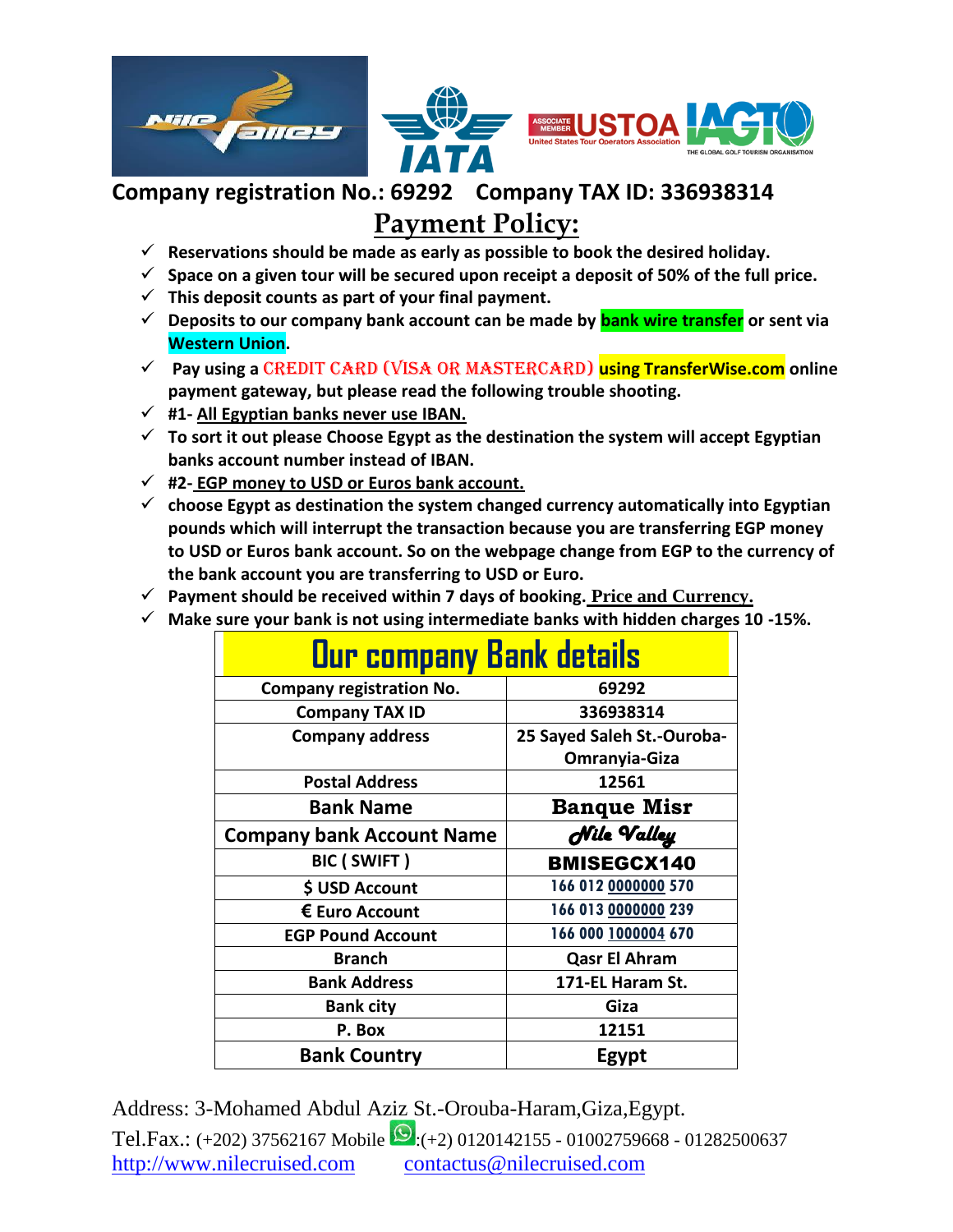

# **Company registration No.: 69292 Company TAX ID: 336938314 What to know when on a Nile Cruise**

### **Food on board**

- **Accommodation aboard the Nile cruise is entirely based on full board basis.**
- **(All meals are included) mostly in an open buffet manner with many varieties, depending on type and quality of the cruise boat you have selected; these meals are served with a fixed timetable each day.**
- **Tea and coffee are available on board, served every day around 5:00 pm to 5:30. Other drinks are offered in the bar area are with additional cost.**

#### **Dress Code**

- **During the daytime, while touring, you can wear whatever you really like,(Shorts are ok) though due to the extreme heat it is recommended you wear lightweight clothes.**
- **While relaxing on board, and indoors, you may wear shorts and swimming costumes if you wish.**
- **Breakfast and lunch can be taken dressed like this, but for dinner, please wear smarter clothes! But beware of too much exposure to the sun! Apply plenty of high factor sunblock!**

### **Nightlife**

- **Every day there is an entertainment program, which differs from one boat to the other. On most cruise ships the first day is usually a cocktail party, presented and run by the boat manager, where they offer free drinks and introduce the senior staff on board.**
- **This party is also known as "The manager's party", where the manager introduces his crew to the passengers onboard. It is advised to wear smart casual clothes during this cocktail.**
- **A 2-Another night there is a "Galabia party", where you will be encouraged to get Egyptian outfits and wear the local Galabia. To buy a Galabia, it will cost you around 50-70 LE, but if you do not wish to buy one, you can hire one from the bazaar shop located onboard.**
- **If you choose to buy your Galabia from outside the boat There are many bazaars outside the Temples that you will be visiting during your cruise. Don't forget to haggle hard!**
- **-Another night will have a Nubian show, where you will see Nubian dancers and singers in their local outfit.**
- **-The last evening's entertainment usually has a belly dancing show, a juggler's show (whirling dervishes) with local singers and bands.**

Address: 3-Mohamed Abdul Aziz St.-Orouba-Haram,Giza,Egypt. Tel.Fax.: (+202) 37562167 Mobile  $\Omega$ :(+2) 0120142155 - 01002759668 - 01282500637 http://www.nilecruised.com contactus@nilecruised.com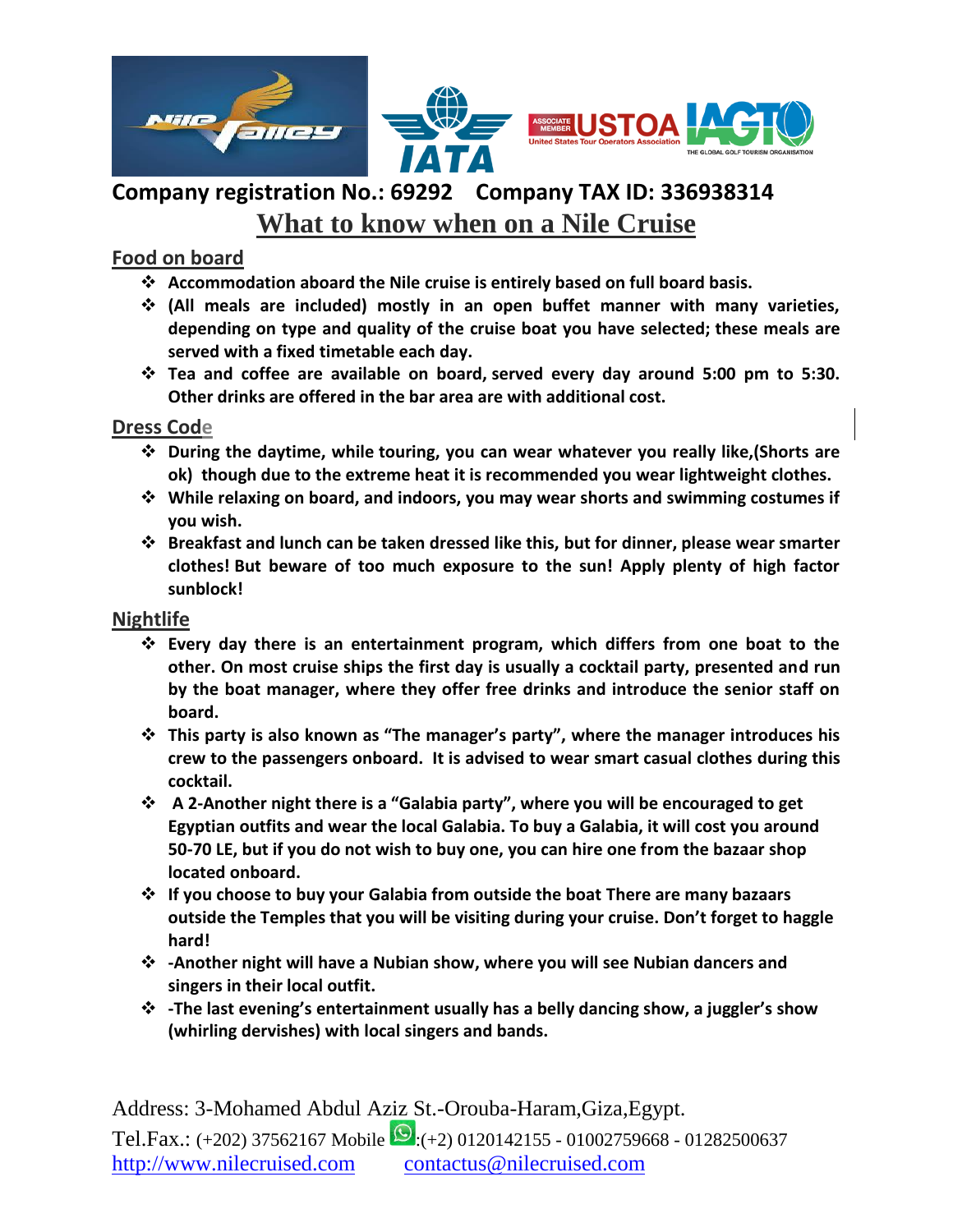

### **Your dress Code onboard:**

- **During daytime, while touring, you can wear whatever you really like, ( Shorts are ok) though due to the extreme heat it is recommended you wear lightweight clothes.**
- **While relaxing on board, and indoors, you may wear shorts and swimming costumes, if you wish.**
- **Breakfast and lunch can be taken dressed like this, but for dinner, please wear smarter clothes! But beware of too much exposure to the sun! Apply plenty of high factor sunblock!**

#### **How to pay your Extra bills:**

- **All extras such as consumed beverages, laundry, and telephones bills should be settled and paid on the last day of your cruise when you check out.**
- **Payment can be made with credit cards, traveler's cheque, or cash.**
- **Make sure you have enough cash, just in case your credit card transaction didn't go through.**
- **Please note:**
- **Many Nile cruise boats do not accept personal cheques or money orders! many others don't accept traveler's checks as well**

### **Tipping:**

- **Don't forget to leave tips for the cruise staff, not less than \$ 5-8 USD PER PERSON PER DAY!**
- **For 3 nights cruise, it should be 15-25 USD per person ( in total)**
- **For 4 nights cruise, it should be 20-35 USD per person ( in total)**
- **For 7 nights cruise, it should be 35-55 USD per person ( in total)**
- **This tipping should be given to the boat reception, simply put your tip in an envelope and hand it over to boat reception. This money later will be distributed evenly among the crew onboard. This way each person will get his fair share.**

### **Please Note:**

- **This does not include tipping to your Tourist Guide, this should be separate, and it is entirely up to you to decide the amount of tip that you will give to him/her.**
- **Know that these are only guidelines, gratuities are a personal matter and tipping is entirely at the discretion of the individuals.**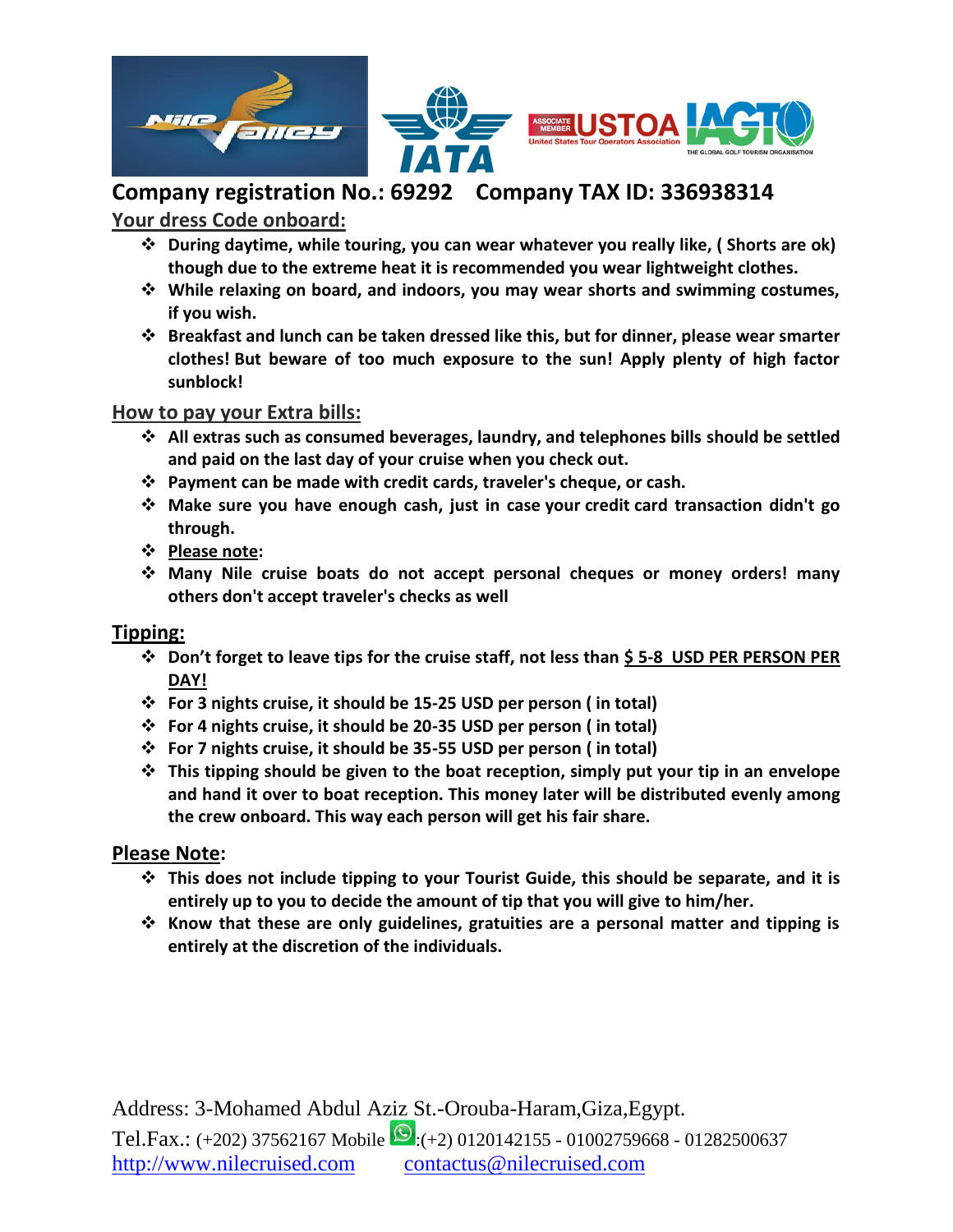

**Company registration No.: 69292 Company TAX ID: 336938314 Health and Safety onboard Egypt Nile Cruises:**

- **All Nile cruises are equipped with safety features and life jackets are normally placed under your cabin bed.**
- **You should avoid drinking large amounts of alcohol especially if you have equilibrium problems. You are not just putting yourself at risk but also the other guests and staff too.**
- **People with equilibrium problems should not spend too much time on deck at night, on a fast moving ship; it is dangerous in case you fall over.**
- **Smoking in bed is dangerous; the mattresses are very flammable**
- **People who tend to sleepwalk should never take a cabin with a balcony, an inside cabin with a window would be far safer.**
- **Make sure that you know where the muster stations are, in case you have to abandon ship.**
- **If you get sick whilst on board, some cruise boats have a resident doctor on board. If not, they have doctors assigned in each town that can be called on in case of emergency.**

### **Nile Cruise other useful tips:**

- **Firstly after checking-in at a cruise, it is advisable to leave your valuables in your rooms' safety deposit box. As all cabins have a private safe!**
- $\dots$  **If you wish to buy any items from the shops on board, the opportunity for shopping is generally limited due to the small size of these shops. But on the other hand, you will get plenty of time to check what you are buying, and haggle over the price!**
- **To call home, most of the cruise boats offer telephone facilities onboard, but the sound quality is not as good as onshore.**
- **We would recommend visiting a bank to change your money, before cruising, as most of the boats do not offer to exchange money facilities and you will not get access to onshore banks while you are cruising.**